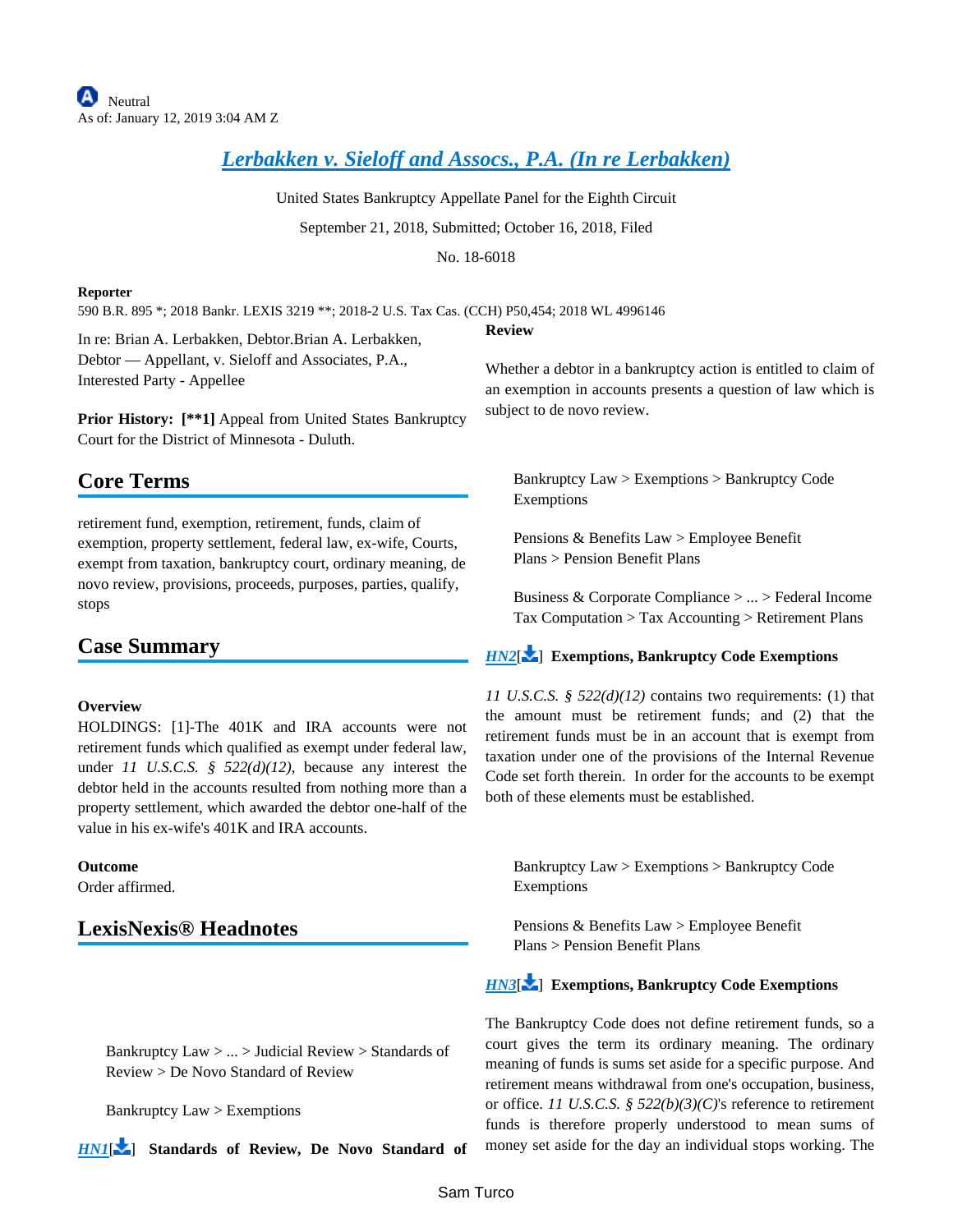U.S. Supreme Court's opinion in Clark v. Rameker clearly suggests that the exemption is limited to individuals who create and contribute funds into the retirement account. Retirement funds obtained or received by any other means do not meet this definition.

<span id="page-1-2"></span>Bankruptcy Law > Exemptions > Bankruptcy Code Exemptions

Pensions & Benefits Law > Employee Benefit Plans > Pension Benefit Plans

# *[HN4](https://advance.lexis.com/api/document?collection=cases&id=urn:contentItem:5TH2-F2X1-F7ND-G0VP-00000-00&context=&link=LNHNREFclscc4)*[\[](#page-2-1) ] **Exemptions, Bankruptcy Code Exemptions**

In the context of *11 U.S.C.S. § 522(d)(12)*, to determine whether funds in an account qualify as retirement funds, courts should not engage in a case-by-case, fact-intensive examination into whether the debtor actually planned to use the funds for retirement purposes as opposed to current consumption. Instead, courts should look to the legal characteristics of the account in which the funds are held, asking whether, as an objective matter, the account is one set aside for the day when an individual stops working.

**Counsel:** For Brian A. Lerbakken, Debtor - Appellant: John F. Hedtke, HEDTKE LAW OFFICE, Duluth, MN.

For Sieloff and Associates, P.A., Interested party - Appellee: Matthew R. Burton, Andrea M. Hauser, LEONARD & O'BRIEN, Minneapolis, MN.

**Judges:** Before SCHERMER, NAIL and SHODEEN, Bankruptcy Judges.

## **Opinion by:** SHODEEN

# **Opinion**

 **[\*896]** SHODEEN, Bankruptcy Judge,

The Debtor, Brian Lerbakken, appeals the bankruptcy court's<sup>1</sup> Order dated May 29, 2018 disallowing his claimed exemptions in a Wells Fargo 401K and an IRA account.

## **BACKGROUND**

In September 2014 Lerbakken retained Sieloff & Associates,

P. A. (Sieloff) to represent him in his divorce proceeding in Lake County, Minnesota. The state court's order dissolving the marriage adopted the parties' stipulated property settlement which awarded Lerbakken one-half of the value in his ex-wife's Wells Fargo 401K and an entire IRA account (Accounts). The order directed counsel to submit a Qualified Domestic Relations Order related to these assets. Based upon the available record, the briefing and representations of counsel this was not accomplished and Lerbakken has undertaken no other action to obtain title or possession **[\*\*2]**  of the accounts.

Lerbakken filed a voluntary Chapter 7 petition on January 23, 2018. His Schedule C claimed the Accounts as exempt retirement funds for the values agreed to under the property settlement. Sieloff was listed as a creditor for its unpaid fees. It objected to Lebarkken's claim of exemption in the Accounts. The bankruptcy court disallowed the exemption on the basis that the Accounts were not retirement funds as defined by *[Clark v. Rameker, 573 U.S. 122, 134 S. Ct. 2242,](https://advance.lexis.com/api/document?collection=cases&id=urn:contentItem:5CDM-K4R1-F04K-F004-00000-00&context=)  [189 L. Ed. 2d 157 \(2014\)](https://advance.lexis.com/api/document?collection=cases&id=urn:contentItem:5CDM-K4R1-F04K-F004-00000-00&context=)*. This appeal followed.

## **STANDARD OF REVIEW**

<span id="page-1-0"></span> $HNI$ <sup> $\uparrow$ </sup>] Whether Lerbakken is entitled to claim of an exemption in the Accounts presents a question of law which is subject to *de novo* review. *Rucker v. Belew (In re Belew)*, 588 B.R, 875, 876 (B.A.P. 8th Cir. 2018).

## **DISCUSSION**

As permitted, Lerbakken elected to use federal law in support of his claim of exemption **[\*897]** in the identified Accounts. Whether a claim of exemption is proper begins with the relevant statutory authority which states: "Retirement funds to the extent that those funds are in a fund or account that is exempt from taxation under *section 401*, *403*, *[408](https://advance.lexis.com/api/document?collection=statutes-legislation&id=urn:contentItem:4YF7-GVW1-NRF4-40DJ-00000-00&context=)*, *[408A](https://advance.lexis.com/api/document?collection=statutes-legislation&id=urn:contentItem:4YF7-GR81-NRF4-4133-00000-00&context=)*, *[414](https://advance.lexis.com/api/document?collection=statutes-legislation&id=urn:contentItem:4YF7-GHV1-NRF4-44VW-00000-00&context=)*, *[457](https://advance.lexis.com/api/document?collection=statutes-legislation&id=urn:contentItem:4YF7-GSG1-NRF4-42MT-00000-00&context=)*, or *501(a) of the Internal Revenue Code of 1986*." *11*  U.S.C.  $\frac{\$522(d)(12)(2018)^2}{2}$  Lerbakken contends that his interest in the Accounts satisfies this statutory definition because the proceeds are not taxable to his ex-wife and this status **[\*\*3]** inures to his benefit.

<span id="page-1-1"></span>The parties supply extensive arguments related to the potential tax consequences, penalties and ERISA provisions applicable to the Accounts. Standing alone, these issues are not dispositive of their exempt status. **[HN2](https://advance.lexis.com/api/document?collection=cases&id=urn:contentItem:5TH2-F2X1-F7ND-G0VP-00000-00&context=&link=clscc2)**<sup>[4[\]](#page-0-1)</sup> 11 U.S.C.

<sup>&</sup>lt;sup>1</sup> The Honorable Robert J. Kressel, Judge, United States Bankruptcy Court for the District of Minnesota.

<sup>&</sup>lt;sup>2</sup>The Debtor identifies *11 U.S.C.*  $$522(b)(3)(C)$  in support of the exemptions. That provision contains language identical to *11 U.S.C. §522(d)(12)* but does not actually grant the exemption.